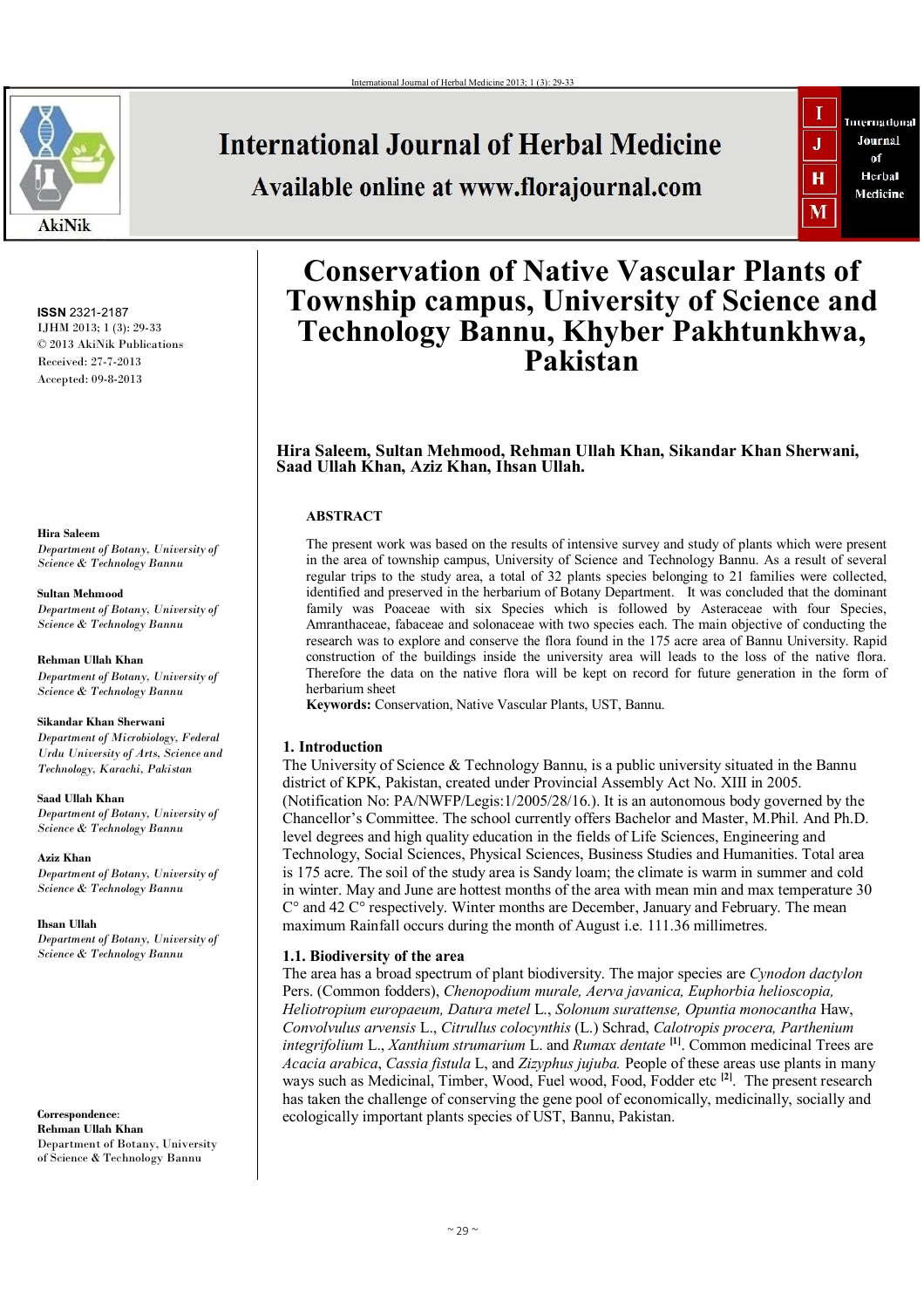#### **2. Materials and Method**

The present study was conducted during October and November 2010. Work plan was prepared. Topo sheets and maps were obtained from concerned offices.

#### **2.1 Study area:**

The study was conducted in 175 acre area of township campus, University of Science and Technology Bannu.

#### **2.2 Equipments:**

The equipments used during the Research work were Note Book, Map of area, Pencil, Plant Presser, old English News Papers and Blotting Papers, Polythene Bags, Knife and Camera (Fuji, Model no. Fujifilm FX 100)

**2.3 Methodology**: The methodology comprised of field surveys, collection & preservation of plants and their subsequent identification.

#### **2.4 Surveys:**

Frequent trips were arranged during October and November 2010.

#### **2.5 Plant collection and preservation:**

During these frequent trips plants were collected from various sites of the university. The specimens were dried in folded newspapers. The plants were tagged with signified data. The specimens were pressed in a presser with blotting paper between the adjacent specimens. The blotting papers and newspapers were changed from time to time depending upon the weather and habitat of plant. Dried species were poisoned by 2% solution of Mercuric Chloride and Ethyl Alcohol or sprayed with mumeric acid to protect them from the attack of Fungi and bacteria. Mounting of specimens was made on standard herbarium-sheets of size 41.25cm x 28.75cm.

| S.N            | Family              | <b>Plants</b>                        |  |
|----------------|---------------------|--------------------------------------|--|
| $\mathbf{1}$ . | Chenopodiaceae      | Chenopodium murale L.                |  |
| 2.             |                     | Aerva javanica Juss. Ex Schult.      |  |
|                | Amaranthaceae       | Amaranthus viridis L.                |  |
| 3.             | Apiaceae            | Ammi majus L.                        |  |
| 4.             | Myrasinaceae        | Anagallis arvensis L.                |  |
| 5.             | Fabaceae            | Cassia fistula L.                    |  |
|                |                     | Melilotus indicus L.                 |  |
| 6.             | Ephorbiaceae        | Euphorbia helioscopia L.             |  |
| 7.             | Boraginaceae        | Heliotropium europaeum L.            |  |
|                | Poaceae             | Alopecurus prantensis L.             |  |
|                |                     | Aristida mutabilis Trin & Rupr.      |  |
| 8.             |                     | Cenchrus setigerus Vahl              |  |
|                |                     | Cynodon dactylon (L.)Pers            |  |
|                |                     | Sacharum arundinaceum                |  |
|                |                     | Lolium temulentum L.                 |  |
| 9.             | Solonaceae          | Datura metel L.                      |  |
|                |                     | Solonum surattense Burm. f           |  |
| 10.            | Cactaceae           | Opuntia monocantha Haw               |  |
| 11.            | Convolvulaceae      | Convolvulus arvensis L.              |  |
| 12.            | Cucurbitaceae       | Citrullus colocynthis (L.) Schrad    |  |
| 13.            | Apocynaceae         | Calotropis procera (Aiton) W.T.Aiton |  |
|                |                     | Parthenium integrifolium L.          |  |
| 14.            | Asteraceae          | Xanthium strumarium L                |  |
|                |                     | Conyza bonariensis (L.) Cronquist    |  |
|                |                     | Launaea procumbens Pravin Kawale.    |  |
| 15.            | Asphodelaceae       | Asphodelus tenuifolius Cav.          |  |
| 16.            | <b>Brassicaceae</b> | Sisymbrium officinale (L.)Scop       |  |
| 17.            | Oxalidaceae         | Oxalis griffithii L.                 |  |
| 18.            | Rhamnaceae          | Ziziphus jujube Mill                 |  |
| 19.            | Zygophyllaceae      | Tribulus terresttris L.              |  |
| 20.            | Mimosaceae          | Acacia Arabica Willd.                |  |
| 21.            | Polygonaceae        | Rumex dentatus Linn                  |  |
| Total          | 21 families         | 32 Plants                            |  |

| Table: 1 List of plants along with their families. |  |  |
|----------------------------------------------------|--|--|
|----------------------------------------------------|--|--|

#### **2.6 Species identification**:

Collected plants species were identified by Prof, Abdur Rehman, Chairman Department of Botany, GPGC, Bannu, Dr Sultan Mehmood and Rehman ullah khan Department Botany, UST, Bannu, and also with the help of available literature <sup>[3,4,5]</sup> and by using the herbarium of Biological Sciences, Quaid-e-Azam University Islamabad. The result was rechecked and compare with that of **[6,7,8,1]**. These plant specimens were accessioned and submitted to the Herbarium of Department Botany, UST, Bannu.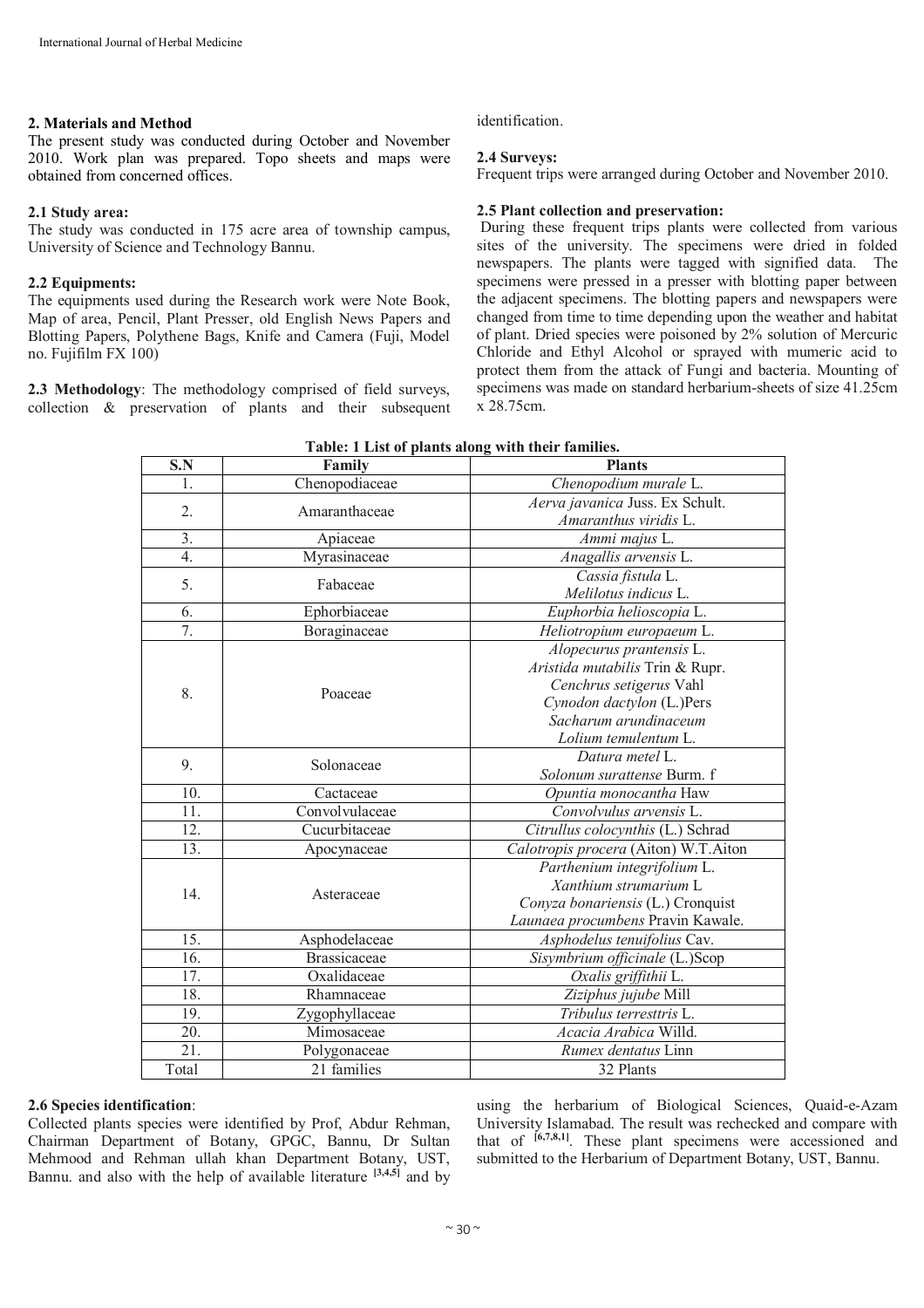#### **3. Result and Discussion**

Plants form the basis of life, the energy obtained from food is first converted from sunlight to usable, transferable energy by green plants. Plants create and modify local environmental condition on which many species of animals and other plants depend. They provide us, medicines for ailment, so the significance of plants is in all pervasive **[9,10]** . The interaction between the people and natural system has helped in maintaining the richness of species communities and genetic material in both productive system and wild land environment <sup>[11]</sup>. However, the rich biodiversity is being disastrously impoverished due to human action in the last few decades. So conservation of important flora for coming generation is necessary **[12]** . To meet the required demands of the raw materials, efforts should be made to cultivate these important native plants on large scale. In this regard, the motivation of growers and assured marketing are very important. Special attention should be given to highly valuable and threatened plants of the area. Habitat, where genetic erosion of native plants is under severe threat, should be identified and practices should be documented it **[13]**. For the conservation of wealth of natural plant resources botanical gardens should be established, with the involvement of local people and germ plasma collection of useful plants should be carried out.

Nurseries should be developed to supply propagating materials of important plants to local inhabitants <sup>[14]</sup>. With the in-vitro technology, those plants should be immediately grown which are very difficult to grow. Efforts should be made to evolve simple, efficient and economical protocol for rapid multiplication and genetic stability of germ plasma of these native plants **[15]** .

Present study is an attempt to document important native flora which is present in the area of township campus, University of Science and Technology Bannu. As a result of several regular trips to the study area, a total of 32 plants species belonging to 21 families were collected, identified and preserved in the herbarium of Botany Department. It was concluded that the dominant family was Poaceae with Six Species which is followed by Asteraceae with four Species, amranthaceae, fabaceae and solonaceae with two species each. The major species are *Cynodon dactylon* Pers. (Common fodders), *Chenopodium murale, Aerva javanica, Euphorbia helioscopia, Heliotropium europaeum, Datura metel* L., *Solonum surattense, Opuntia monocantha* Haw, *Convolvulus arvensis* L., *Citrullus colocynthis* (L.) Schrad, *Calotropis procera, Parthenium integrifolium* L., *Xanthium strumarium* L. and *Rumax dentate.*

#### Plate1. View of collected native plant species.



13. Cynodon dactylon

14. Sacharum arundinaceum

16. Datura metel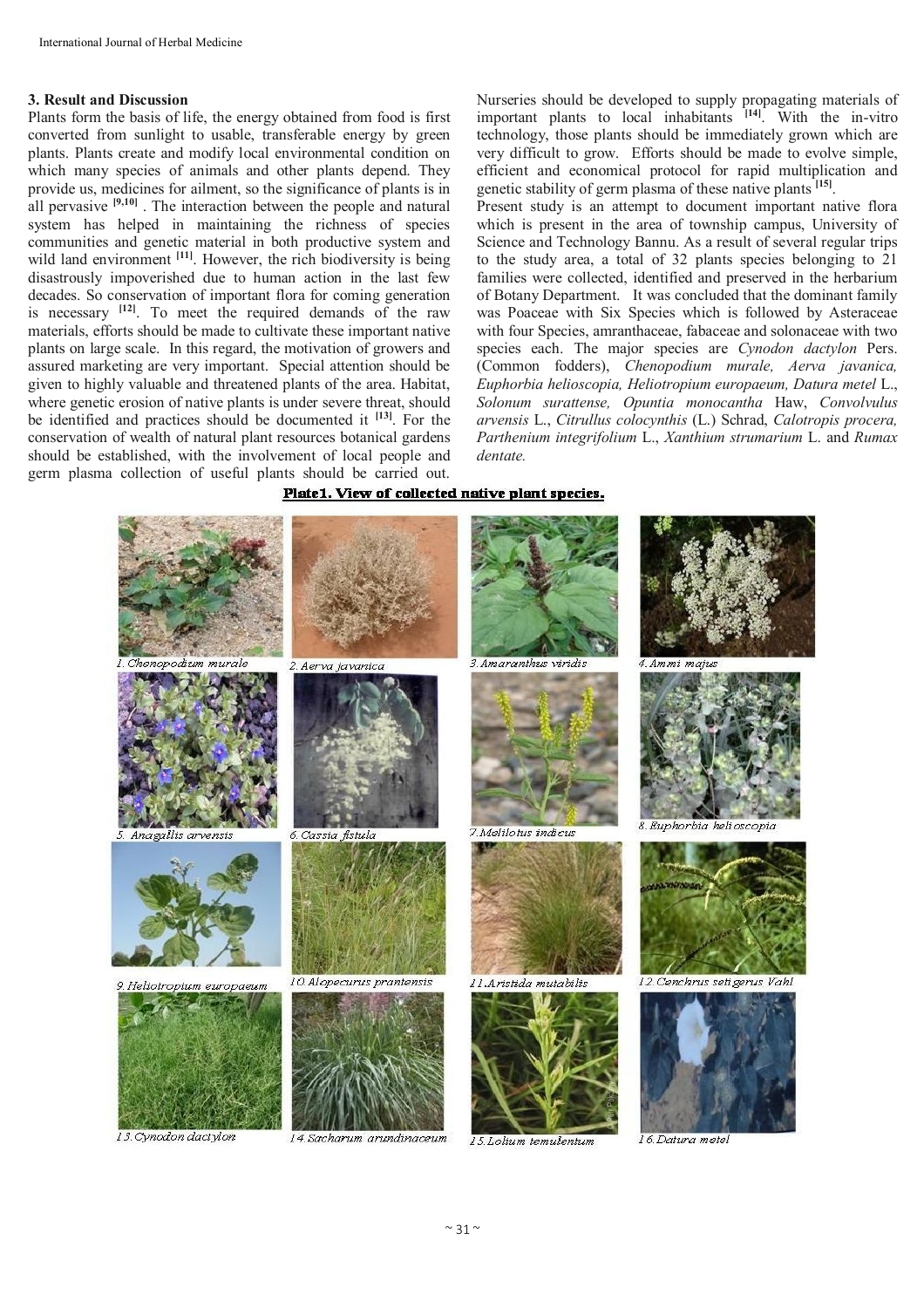

| S.N | Family              | <b>Plants species</b> |
|-----|---------------------|-----------------------|
| 1.  | Chenopodiaceae      |                       |
| 2.  | Amaranthaceae       |                       |
| 3.  | Apiaceae            |                       |
| 4.  | Myrasinaceae        |                       |
| 5.  | Fabaceae            |                       |
| 6.  | Ephorbiaceae        |                       |
| 7.  | Boraginaceae        |                       |
| 8.  | Poaceae             | 6                     |
| 9.  | Solonaceae          |                       |
| 10. | Cactaceae           |                       |
| 11. | Convolvulaceae      |                       |
| 12. | Cucurbitaceae       |                       |
| 13. | Apocynaceae         |                       |
| 14. | Asteraceae          |                       |
| 15. | Asphodelaceae       |                       |
| 16. | <b>Brassicaceae</b> |                       |
| 17. | Oxalidaceae         |                       |
| 18. | Rhamnaceae          |                       |
| 19. | Zygophyllaceae      |                       |
| 20. | Mimosaceae          |                       |
| 21. | Polygonaceae        |                       |

# **Table 2:** Distribution of species among families.